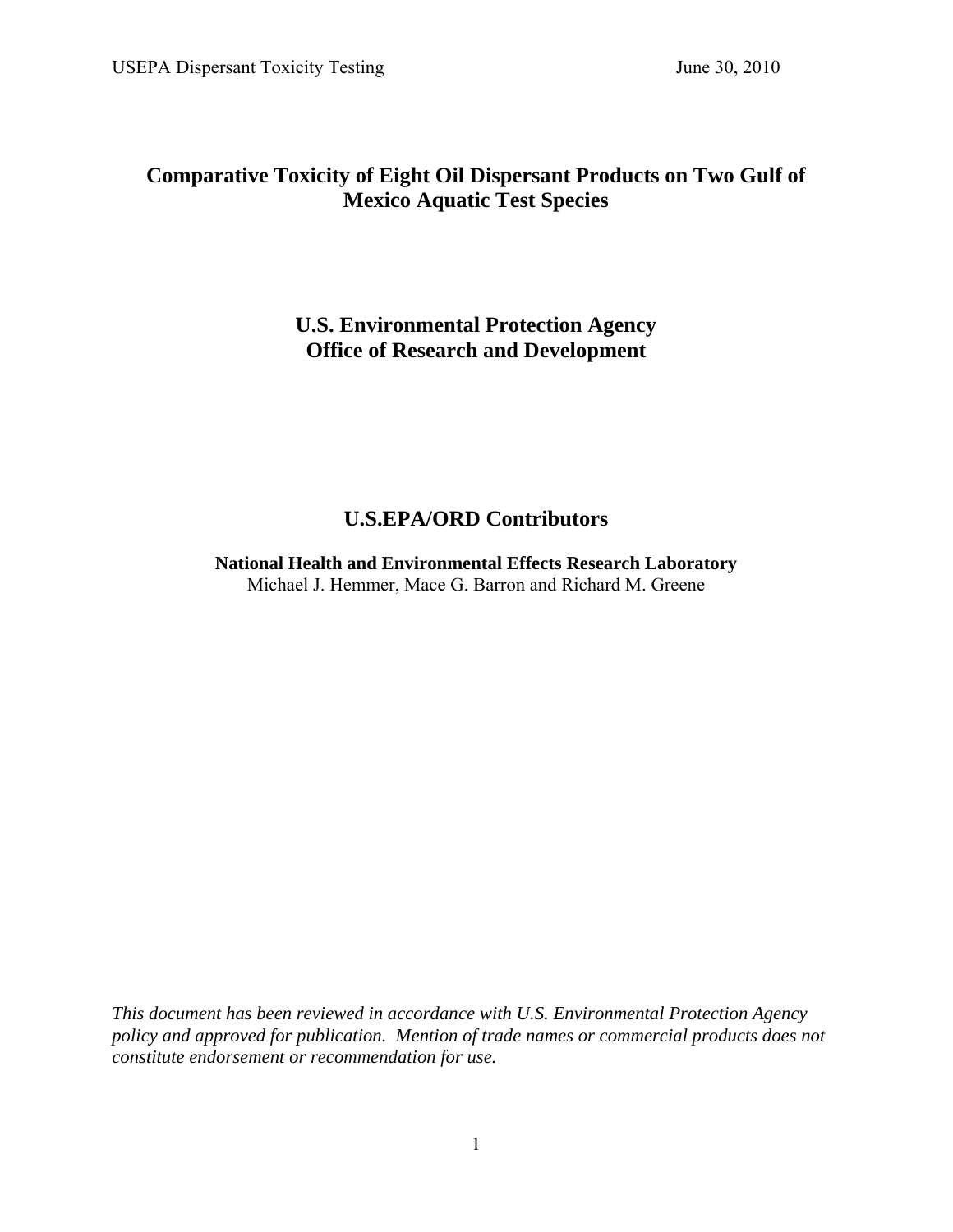#### **1. Introduction**

Large quantities of Louisiana sweet crude oil have been released into the Gulf of Mexico since the explosion of the Deepwater Horizon oil exploration platform on April 20, 2010. As part of the integrated response effort to mitigate the impact of the oil in the environment, the decision was made to use dispersants listed on the U.S. Environmental Protection Agency's (EPA) National Contingency Plan (NCP) Product Schedule (EPA 2010a). Dispersants are being applied offshore on the surface as well as underwater at the source of the leak. The EPA conducted independent studies to assess the relative acute toxicity of eight dispersants on the NCP Product Schedule.

This report summarizes results of the first phase of testing obtained from acute toxicity tests conducted with eight oil dispersants using two Gulf of Mexico aquatic species: (1) the mysid shrimp, *Americamysis bahia*, an aquatic invertebrate, and (2) the inland silverside, *Menidia beryllina*, a small estuarine fish. These species are standard test organisms used in a variety of EPA toxicity test methods. The eight dispersants tested were Corexit 9500A, Dispersit SPC1000, JD-2000, Nokomis 3-AA, Nokomis 3-F4, Saf-Ron Gold, Sea Brat #4 and ZI-400. The tests were conducted using an established contract testing laboratory and in compliance with the Good Laboratory Practice regulations as provided in EPA 40CFR160 (USEPA, 40CFR Part 160). The approach described herein utilized consistent test methodologies within a single laboratory which provided a means to assess acute toxicity estimates across dispersants and independently evaluate the NCP Product schedule toxicity information. The next phases of this study will examine the acute toxicity of Louisiana sweet crude oil and dispersant-sweet crude oil mixtures on mysids and *Menidia* – the results will be reported separately at a later date.

#### **2. Test Methods**

The acute toxicity test methods followed, with slight modification, the requirements specified in U.S. Environmental Protection Agency's 62 FR 15576, Appendix C of Part 300 – *Swirling Flask Dispersant Effectiveness Test, Revised Standard Dispersant Toxicity Test and Bioremediation Agent Effectiveness Test* (USEPA, 1997) and the EPA Test Method 821-R-02- 012, *Methods for Measuring the Acute Toxicity of Effluents and Receiving Waters to Freshwater and Marine Organisms* (USEPA, 2002). Specific modifications are shown in Appendix A.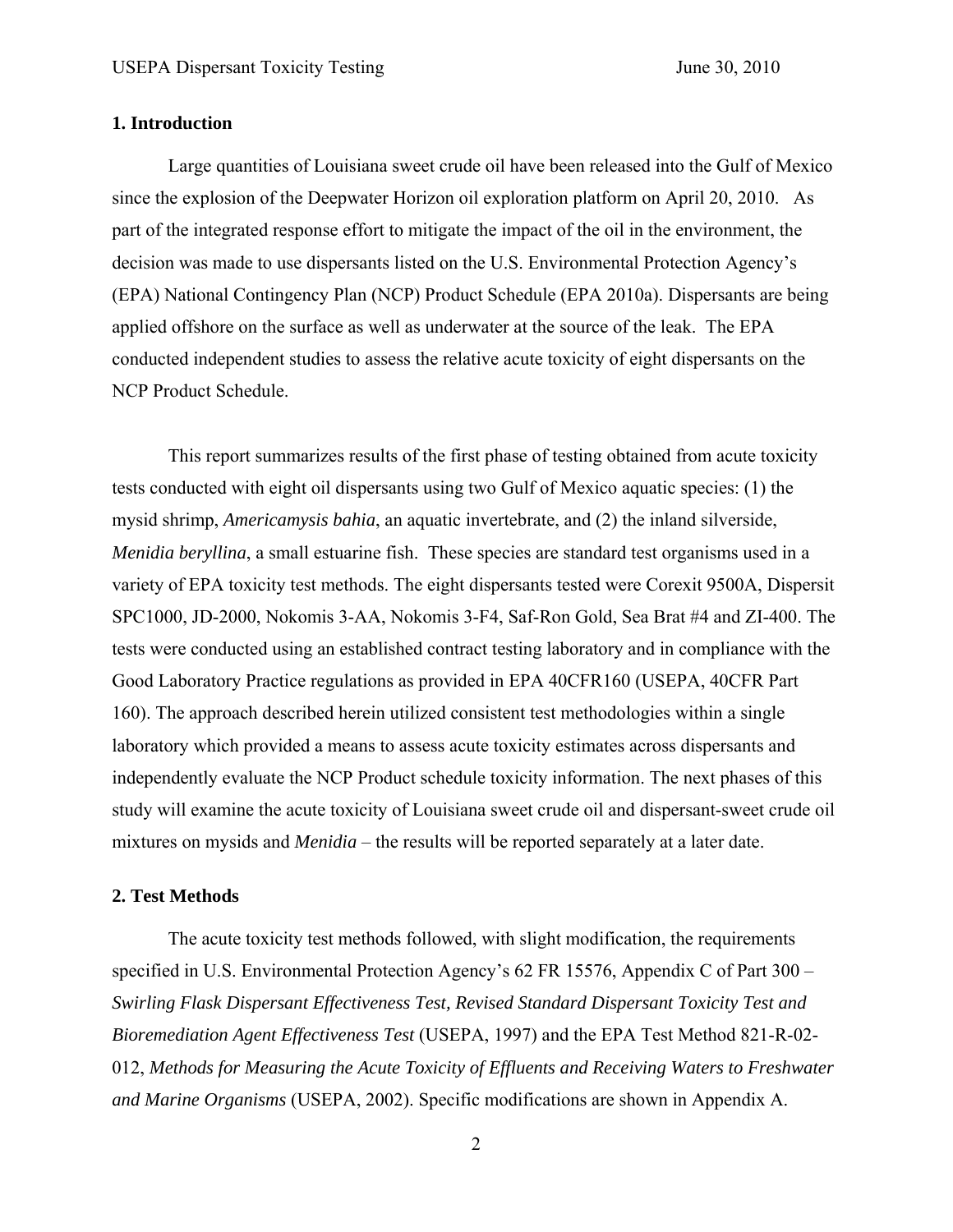The exposure concentration range for each dispersant was chosen to bracket the estimated median lethal concentration (LC50) values reported in the NCP Product Schedule. The LC50 is defined as the concentration of a substance causing mortality in 50% of test organisms for a specified time interval, in this case, 48-hours for the mysid test and 96-hours for the silverside test. The commercially available statistical software package, CETIS® was used for the calculation of LC50 values using an automated decision tree adapted from EPA for selection of the appropriate statistical method (CETIS, 2009; USEPA, 1994). Point estimate procedures used to calculate LC50 values included linear regression methods, the non-parametric Spearman-Karber method and the binomial method. A qualitative comparison was made between LC50 values for the eight dispersants tested as well as with those available in the NCP Product Schedule. Note that the reproducibility of static acute tests among laboratories using the same species/toxicant combination has been reported to generally fall within a factor of 3.5 among laboratories when using nominal concentrations (unmeasured treatment concentrations) for both freshwater and marine species (USEPA, 1981). Given the use of whole organisms in these tests, some variation in response attributable to differences in parameters such as culture and acclimation conditions, stock populations or variable water quality is expected and acceptable.

#### **3. Results - Mysid Toxicity Tests**

#### 3.1 Mysid Testing Schedule

Following the first round of eight acute toxicity tests, dispersant LC50s were greater than the highest concentration tested for four of the eight dispersants. Definitive acute toxicity tests were repeated using higher test concentrations for JD-2000, Saf-Ron Gold, Sea Brat #4 and ZI-400.

# 3.2 Mysid Test Acceptability

Control performance (without dispersant) met all criteria for an acceptable exposure in each test (≥90% survival). All water quality parameters were within ranges specified in the protocol with the exception of dissolved oxygen for the high test concentration (56 ppm) in the Nokomis 3-AA exposure at 24 hours, which was measured at 56% of saturation. As dissolved oxygen levels were >60% at other time points in the test and the toxicity was clearly dose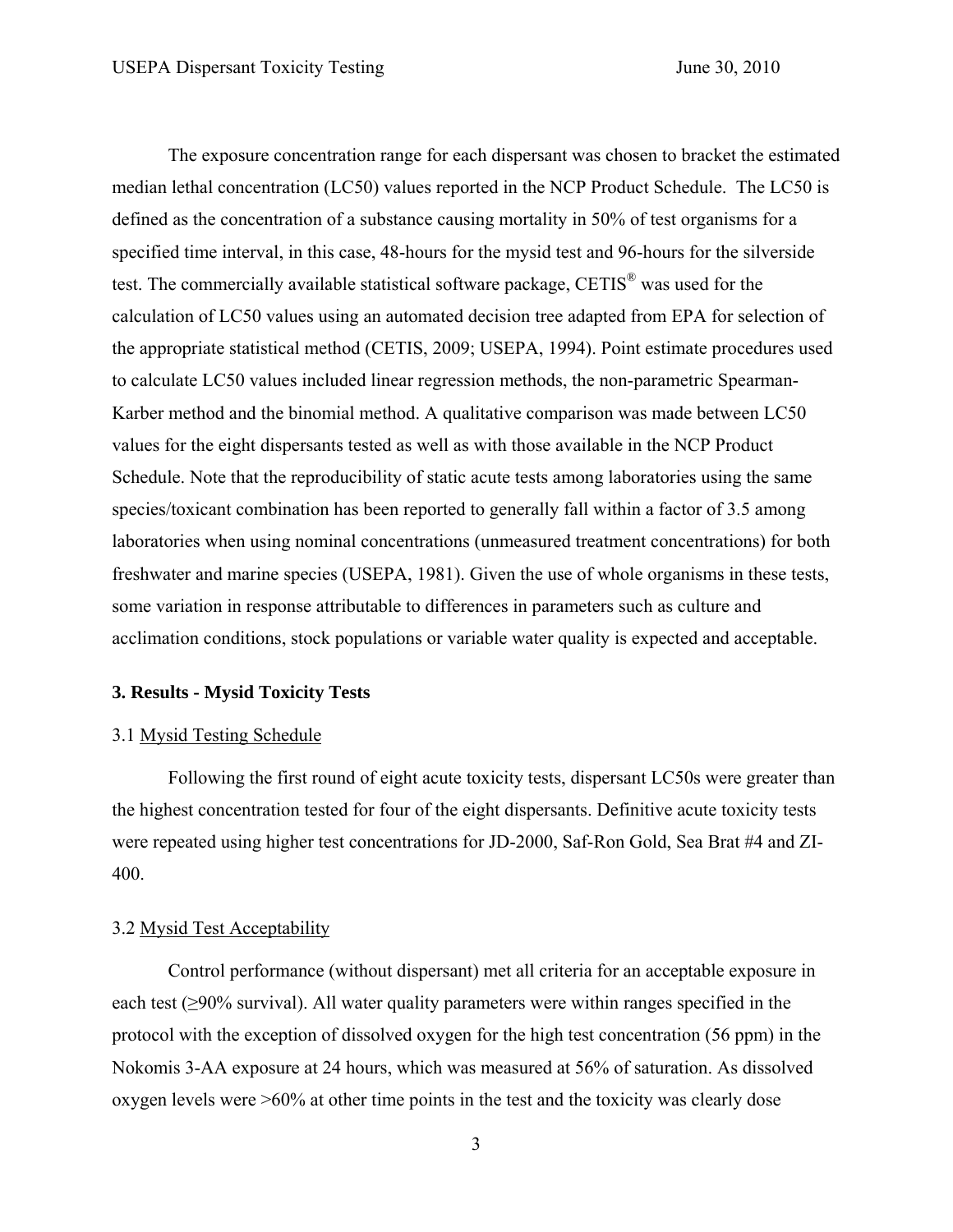related, the departure observed in the 56 ppm concentration at 24 hours was not considered to have had a negative impact on the exposure with Nokomis 3-AA.

#### 3.3 Mysid Toxicity Results

In the first series of acute toxicity tests, LC50 values and 95% confidence intervals were successfully determined for Corexit 9500A, Dispersit SPC 1000, Nokomis 3-AA and Nokomis 3-F4 and in the second series of acute tests, LC50s were calculated for JD-2000, Saf-Ron Gold, Sea Brat #4 and ZI400. Test results are summarized in Table 1.

The LC50 values for dispersant acute tests with mysids ranged from 12 ppm for Dispersit SPC1000 to 788 ppm for JD-200 (Table 1). EPA uses a five-step scale of toxicity categories to classify pesticides based on their acute toxicity to aquatic organisms: LC50 values of >100 ppm are considered practically nontoxic;  $>10$  to 100 ppm as slightly toxic;  $> 1$  to 10 ppm as moderately toxic; LC50s of 0.1 to 1 ppm as highly toxic and LC50s  $\leq$  0.1 ppm as very highly toxic (USEPA, 2010b). Using this toxicity classification, Corexit 9500A, Dispersit SPC1000, Nokomis-3AA, Nokomis 3-F4, Sea Brat #4 and ZI-400 would be classified as slightly toxic whereas JD-2000 and Saf-Ron Gold would be classified as practically non-toxic to mysids (Table 1).

Based on comparison of LC50 values and 95% confidence intervals across the eight dispersants tested in the present study, the rank order toxicity (most to least toxic) of the dispersants to mysids was: (1) Dispersit SPC1000, (2) Nokomis 3-AA, (3) Nokomis 3-F4, Corexit 9500A, (4) ZI-400, Sea Brat #4, (5) Saf-Ron Gold, and (6) JD-2000.

Factor ratios were used to compare LC50s derived for the same species/dispersant combination from different laboratories. The factor ratios between LC50 values determined in this study and NCP reported LC50 values were calculated as a ratio by dividing the higher of the two LC50 values by the lower LC50 value for each of the eight dispersants, respectively (Table 1). As an example, using information from Table 1, the factor ratio for Corexit 9500A was determined as 42/32.2 = 1.3. The factor ratios calculated for Corexit 9500A, Dispersit SPC1000, Nokomis 3-AA, Nokomis 3-F4, Saf-Ron Gold and ZI-400 were less than or equal to 2.6 which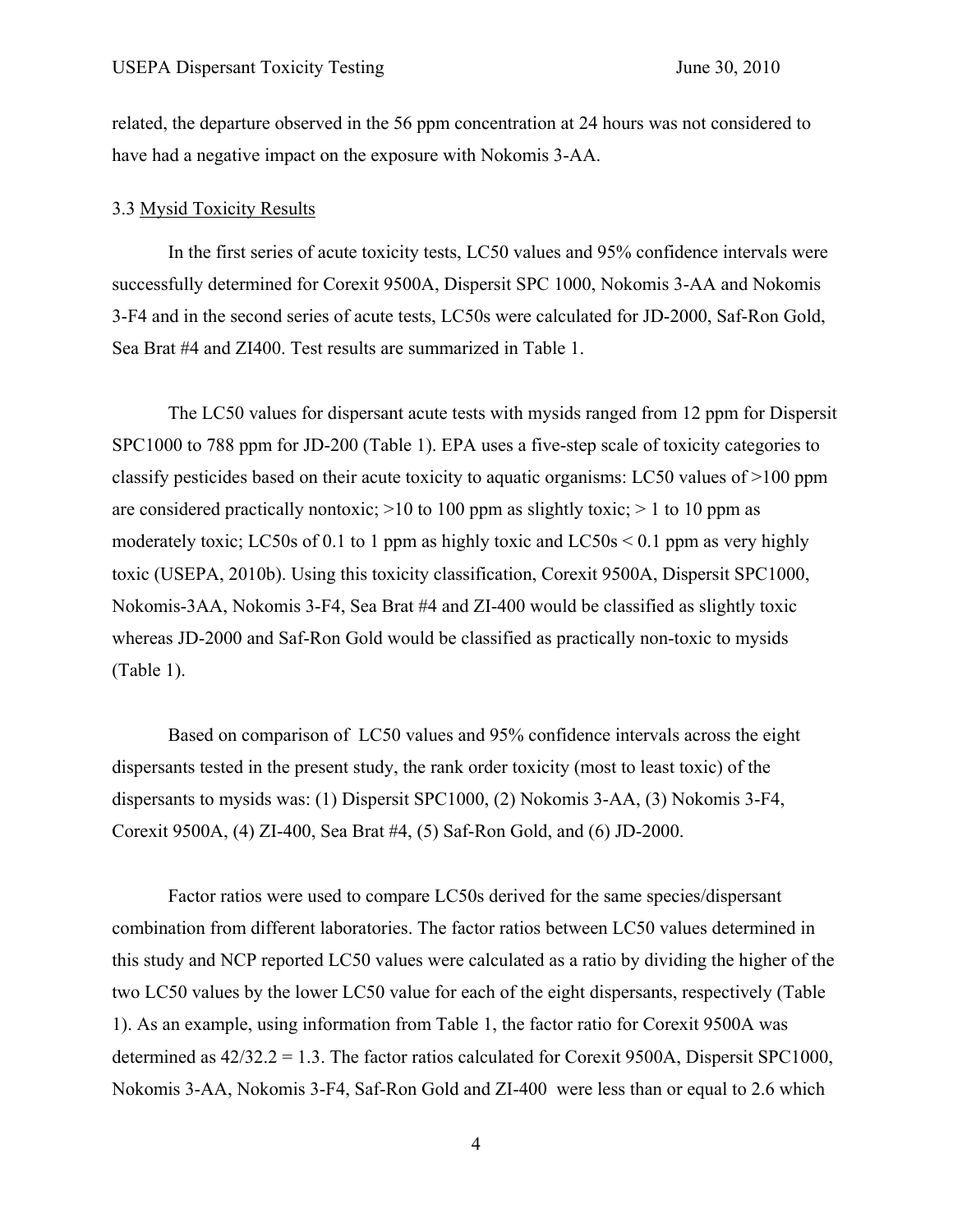was considered within normal inter-laboratory variability (USEPA, 1981). Results for JD-2000 and Sea Brat #4 showed lower toxicities (i.e., higher LC50s) with factor ratios of 8.7 and 4.6, respectively, compared to their reported NCP LC50 values.

## 3.4 Mysid Reference Toxicant Test

A 48-hr acute toxicity test was conducted with the standard reference toxicant, sodium dodecyl sulfate (SDS), to evaluate the relative sensitivity of the mysids used in the series of dispersant toxicity tests. The mysids tested with SDS were from the same population and age range used for dispersant testing. The 48-hr LC50 and 95% confidence interval calculated for SDS was 23 ppm [19-26 ppm] which was consistent with the reported NCP LC50 values for SDS.

### **4. Results -** *Menidia* **Toxicity Tests**

## 4.1 *Menidia* Testing Schedule

Following the first round of acute toxicity tests, dispersant LC50s were determined to be greater than the highest concentration tested for two of the eight dispersants. Definitive acute toxicity tests were repeated using higher test concentrations for Corexit 9500A and JD-2000.

## 4.2 *Menidia* Test Acceptability

Control performance met all criteria for an acceptable exposure in each of the eight dispersant tests conducted ( $\geq$  90%). All water quality parameters were within ranges specified in the test protocol for *Menidia beryllina*.

#### 4.3 *Menidia* Toxicity Results

In the first series of acute tests, LC50 values and 95% confidence intervals were successfully determined for Dispersit SPC 1000, Nokomis 3-AA, Nokomis 3-F4, Saf-Ron Gold, Sea Brat #4 and ZI-400. In the second series of repeat acute tests, an LC50 was calculated for Corexit 9500A but not for the dispersant JD-2000. These data are summarized in Table 2. In the case of JD-2000, 20% mortality was observed in the highest concentration tested of 5,600 ppm, followed by no mortality observed in the next two highest exposure concentrations which indicated an LC50 > 5,500 ppm. At the highest concentration, solid material was observed at the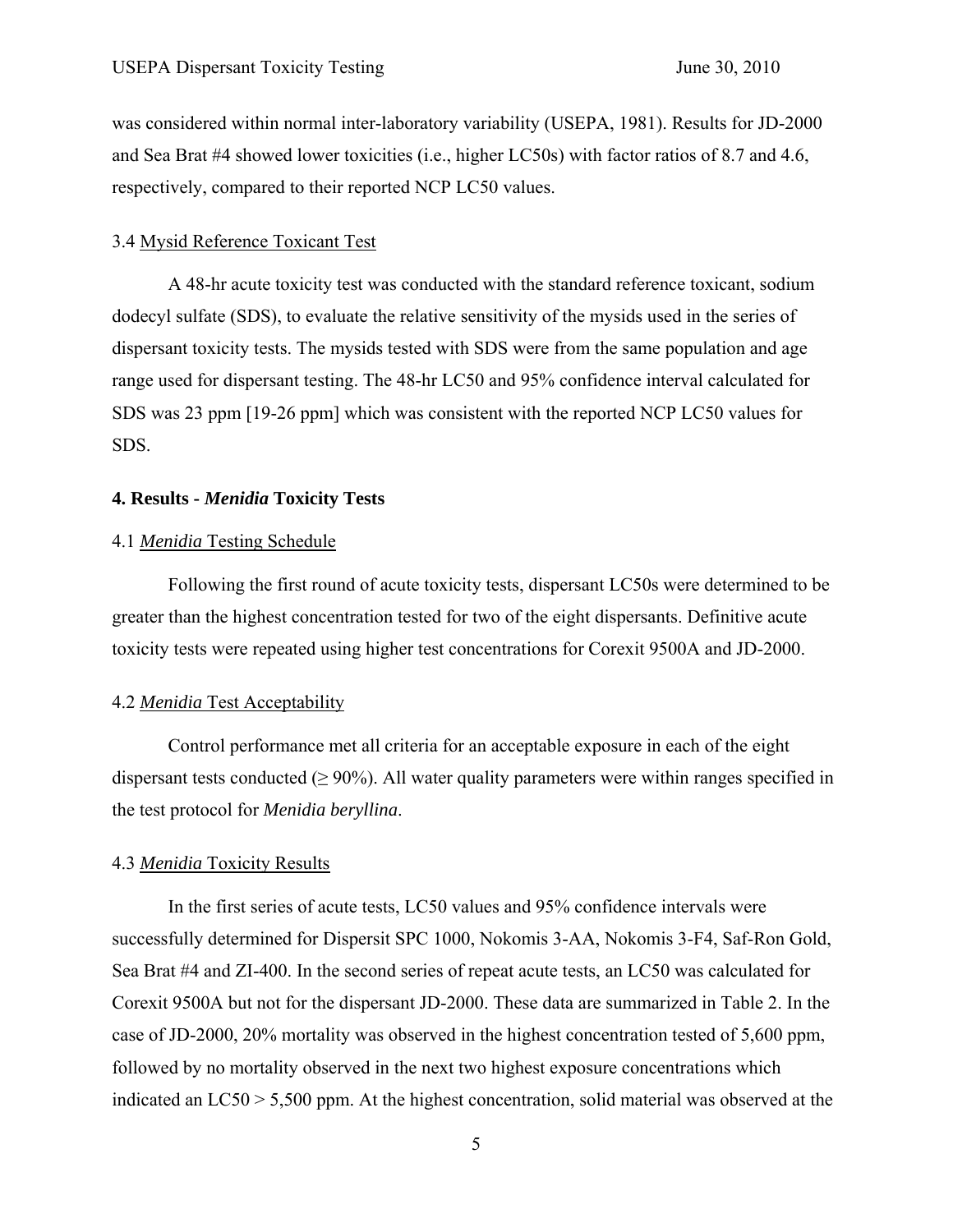bottom of the replicate test vessels suggesting saturation of the dispersant may have been achieved.

The LC50 values for dispersant acute toxicity tests with *Menidia* ranged from 2.9 ppm for Dispersit SPC1000 to 130 ppm for Corexit 9500A; the LC50 for JD 2000 exceeded the highest test concentration of 5,600 ppm. Using the EPA toxicity classification, Dispersit SPC1000 would be considered moderately toxic whereas Nokomis-3AA, Nokomis 3-F4, Saf-Ron Gold, Sea Brat #4 and ZI-400 would be classified as slightly toxic, and Corexit 9500A and JD-2000 as practically non-toxic to inland silversides.

Based on comparison of LC50 values and 95% confidence intervals, the rank order toxicity (most to least toxic) of the dispersants to *Menidia* were: (1) Disersit SPC1000, (2) Nokomis 3-F4, Nokomis 3-AA, ZI-400, (3) Saf-Ron Gold, (4) Sea Brat #4, (5) Corexit 9500A, and (6) JD-2000.

The factor ratios calculated for Dispersit SPC1000, Nokomis 3-AA, Nokomis 3-F4, Saf-Ron Gold, Sea Brat #4 and ZI-400 were less than or equal to 1.83 which was considered within normal inter-laboratory variability. The factor ratios of 5.2 and 13.8 for Corexit 9500A and JD-2000 indicate that the LC50 values reported for Corexit 9500A and JD-200 in the NCP Product Schedules would be considered different (i.e., lower) from the LC50 values determined in the present study.

Possible explanations for the 13.8 fold difference between the reported NCP LC50 for JD-2000 and the highest exposure concentration tested in the present study may be attributable to batch-to-batch variability in the manufacturing process, instability of the stored product over time, or a change in the product formulation.

# 4.4 *Menidia* Reference Toxicant Test

A 96-hr acute toxicity test was conducted with the reference toxicant SDS to evaluate the relative sensitivity of the *Menidia* used in the series of dispersant toxicity tests. The *Menidia* tested with SDS were from the same population and age range used for dispersant testing. The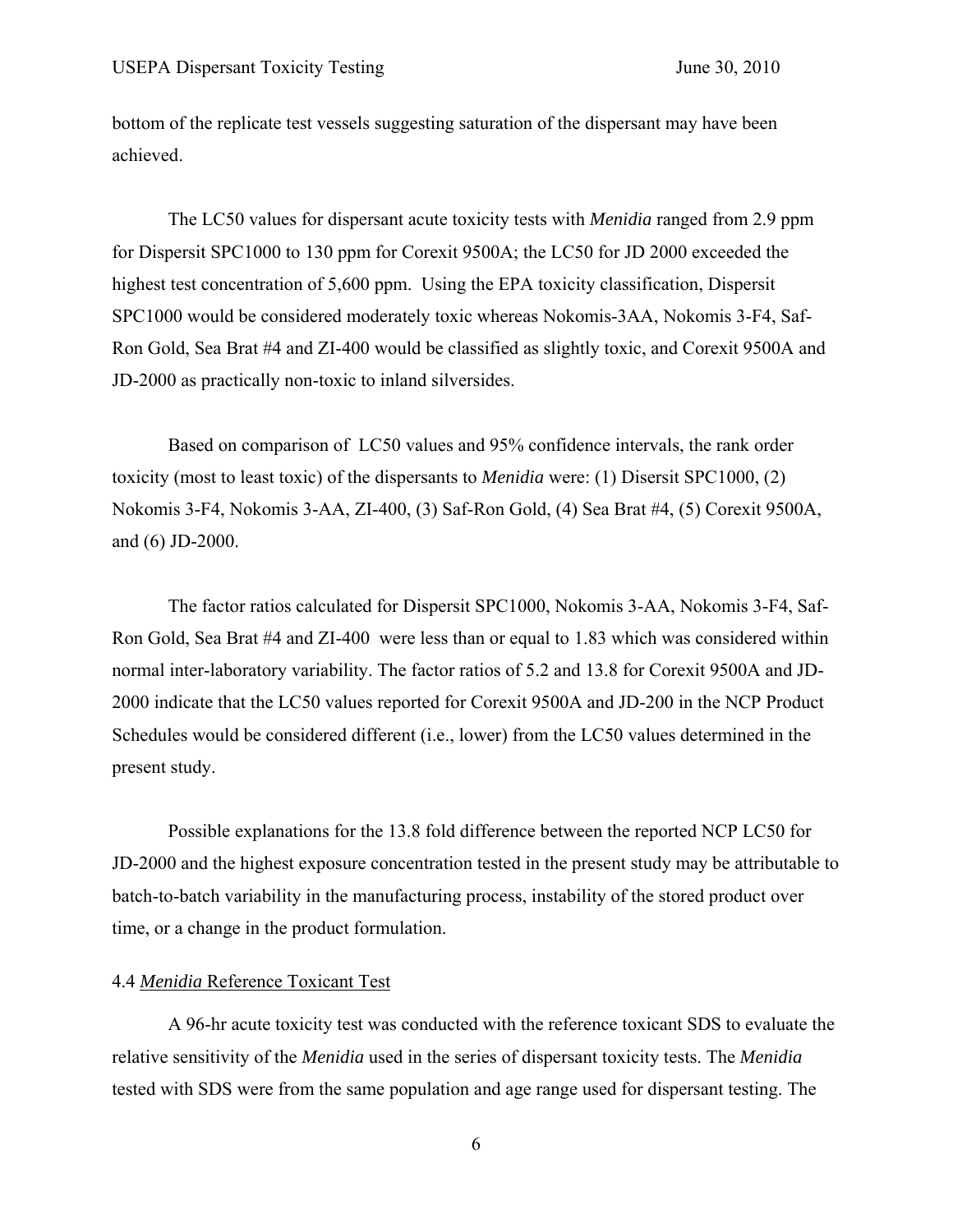96-hr LC50 and 95% confidence interval calculated for SDS was 9.5 ppm [8.7-10 ppm] which was consistent with the reported NCP LC50 values for SDS. It should be noted that during the last 24 hours of the test, the temperature dropped to  $22^{\circ}$ C, which was 2 degrees below the acceptable criteria and thus invalidated the test. However, there was no difference in mortality counts between the 72-hour and the 96-hour observations suggesting the temperature change had no negative impact on the test or the final calculated LC50.

#### **5.0 Conclusions**

The present study provided an independent, quantitative assessment of acute toxicities of eight dispersants to two aquatic species inhabiting Gulf of Mexico waters. Toxicity was determined as the LC50 derived from standard short term acute tests using standard test species, specifically the Gulf mysid, *Americamysis bahia*, and the inland silverside, *Menidia beryllina*. In general, the toxicity values (i.e., LC50s) for mysids ranged over nearly two orders of magnitude and for *Menidia* over three orders of magnitude. Given the expected range of inter-laboratory variability, the results of the present study were consistent with test results reported in the NCP Product Schedule, with the exception of two dispersants for each test species which yielded higher LC50s (i.e., lower toxicity) than reported in the NCP. The rank order toxicity of the eight dispersants was generally similar to the information provided in the NCP Product Schedule. For both test species, Dispersit SPC1000 was the most toxic and JD-2000 the least toxic. The other six dispersants varied in relative toxicity to mysids and *Menidia*, with LC50 values ranging from 20 to 130 ppm. Overall, the dispersants were classified as being slightly toxic to practically nontoxic to both test species, with the exception that Dispersit SPC1000 would be considered moderately toxic to *Menidia*. Corexit 9500A, the dispersant currently applied offshore at the surface and underwater, falls into the slightly toxic category for mysids and the practically non toxic category for *Menidia*.

Short-term acute toxicity tests using consistent methodologies and test organisms provide important and fundamental information on oil spill dispersants and other toxicants. The next phase of testing will examine the acute toxicity of Louisiana sweet crude oil and dispersantsweet crude oil mixtures on mysids and *Menidia*. The comparative toxicity analysis of dispersants, sweet crude oil and dispersant-sweet crude oil mixtures on standard aquatic test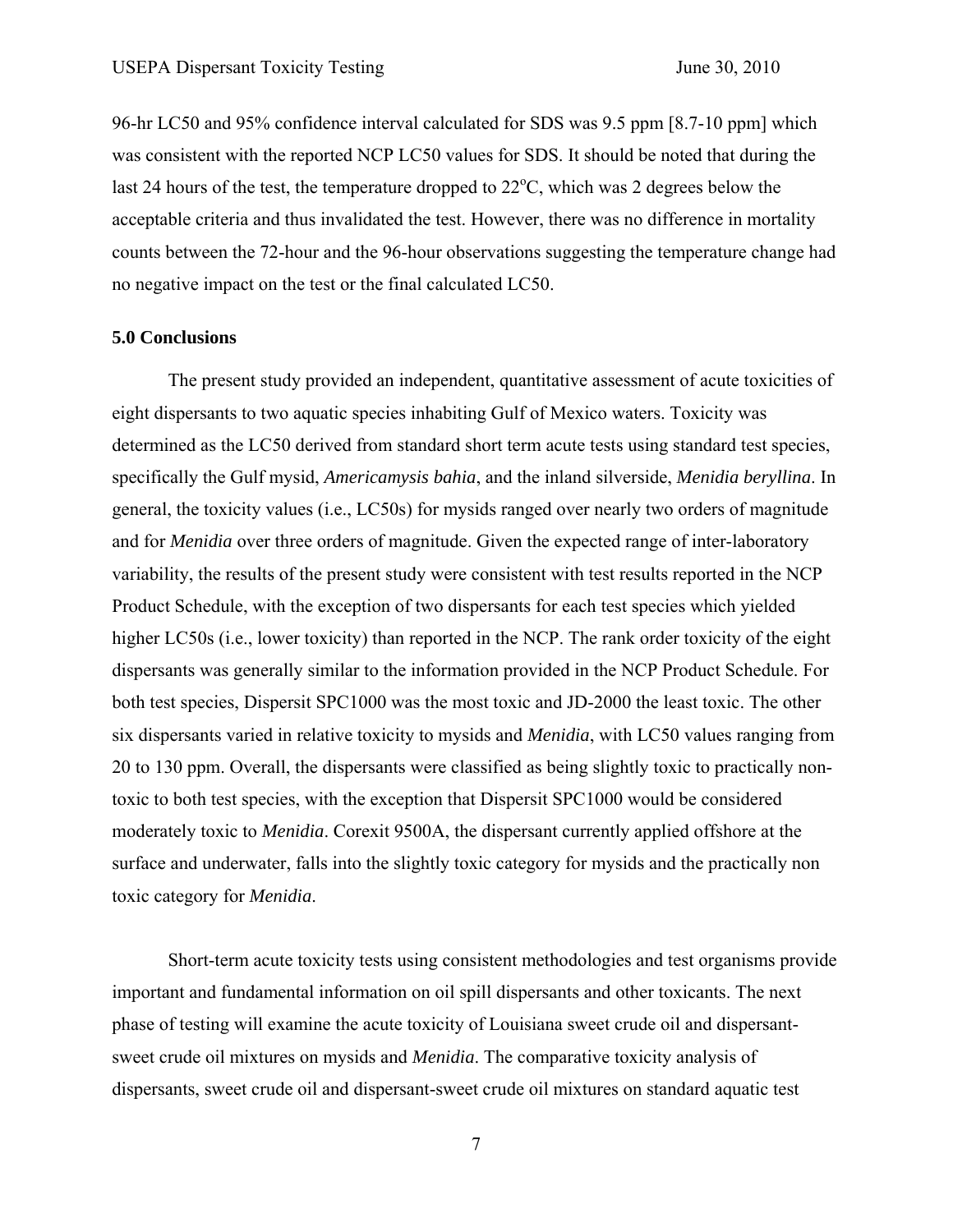species will provide improved understanding of potential toxicological effects associated with this oil spill.

# **6.0 References**

- CETIS. 2009. Comprehensive Environmental Toxicity Information System: Users Manual. Tidepool Scientific Software, McKinleyville, CA.
- USEPA. 40 CFR, Part 160. Federal Insecticide, Fungicide, and Rodenticide Act. Good Laboratory Practices Standards; Final Rule. Office of the Federal Register, National Archives and Records Administration. U.S. Government Printing Office, Washington, D.C.
- USEPA. 1981, Results: Interlaboratory Comparison- Acute Toxicity Tests Using Estuarine Animals. February 1981. EPA-600/4-81-003. U.S. Environmental Protection Agency, Gulf Breeze, Florida.
- USEPA. 1994. Short-Term Methods for Estimating the Chronic Toxicity of Effluents and Receiving Waters to Marine and Estuarine organisms, 2<sup>nd</sup> ed. Environmental Monitoring Systems Laboratory, Office of Research and Development, U.S. Environmental Protection Agency, Cincinnati, OH. EPA/600/4-51/003.
- USEPA. 1997. Swirling Flask Dispersant Effectiveness Test, Revised Standard Dispersant Toxicity Test, and Bioremediation Agent Effectiveness Test. Part 300, Appendix C. EPA 62 FR 15576. U.S. Environmental Protection Agency, Washington, D.C. April 1, 1997.
- USEPA. 2002. Methods for Measuring the Acute Toxicity of Effluent and Receiving Waters to Freshwater and Marine Organisms. 5<sup>th</sup> Edition, October 2002. EPA-821-R-02-012. U.S. Environmental Protection Agency, Washington, D.C.
- USEPA. 2010a. http://www.epa.gov/emergencies/content/ncp/product\_schedule.htm
- USEPA. 2010b. http://www.epa.gov/oppefed1/ecorisk\_ders/toera\_analysis\_eco.htm#Ecotox. Accessed June 23, 2010.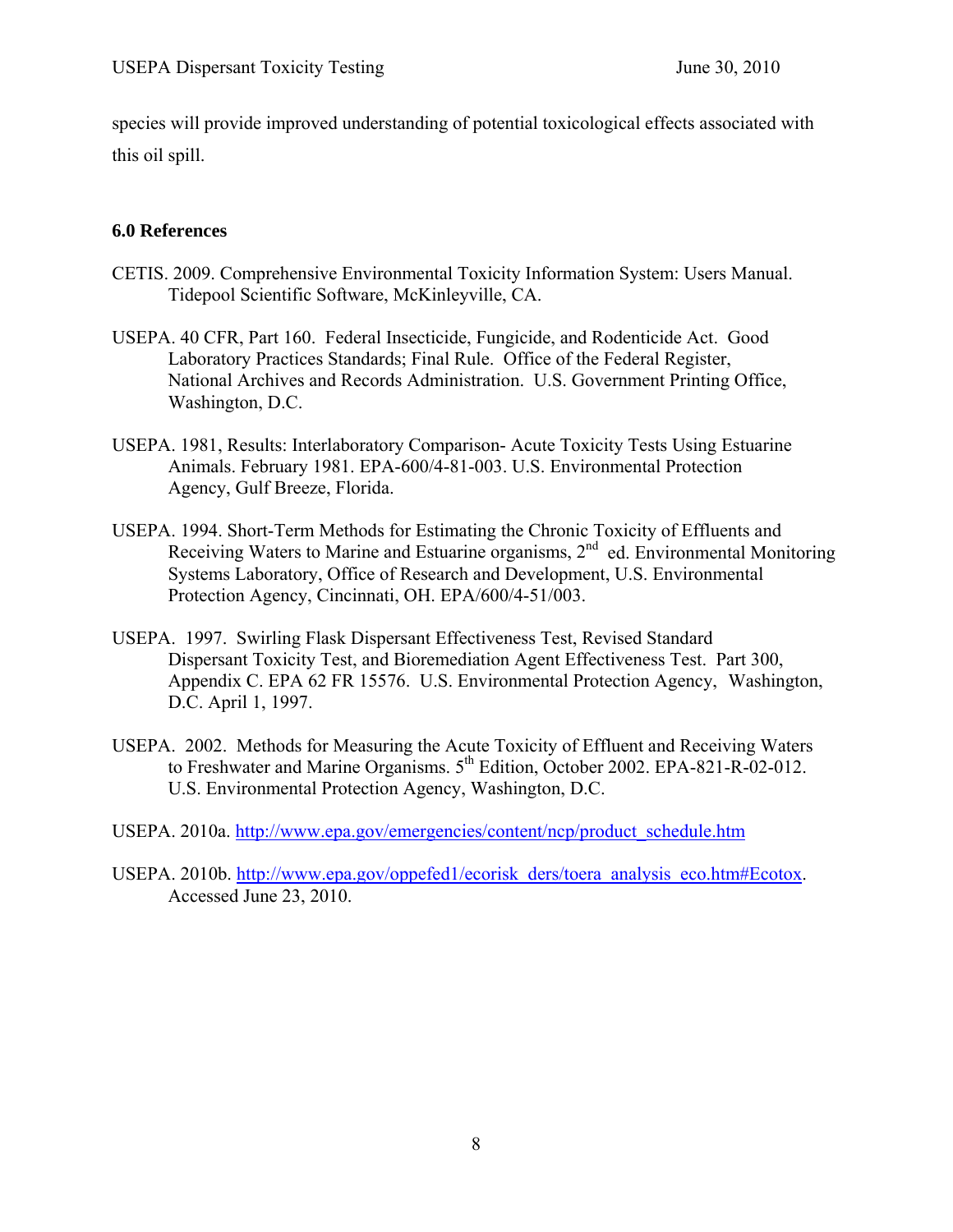Table 1. Results of mysid 48-hr static acute toxicity tests with eight dispersants. LC50 values (ppm), 95% confidence intervals [in brackets] and the toxicity classification of dispersant LC50s derived in the present study. NCP Product Schedule listing of dispersant LC50s and 95% confidence intervals [in brackets] shown in right column for comparison.

| <b>Dispersant</b>  | <b>This Study</b><br>$LC50$ (ppm)<br>[95% CI] | <b>Toxicity</b><br>Category <sup>1</sup> | <b>NCP Product</b><br><b>Schedule</b><br>$LC50$ (ppm)<br>$[95\% \text{ CI}]^d$ |
|--------------------|-----------------------------------------------|------------------------------------------|--------------------------------------------------------------------------------|
| Dispersit SPC 1000 | $12$ [10-14] <sup>a</sup>                     | Slightly Toxic                           | $16.6$ [14.1-19.6]                                                             |
| Nokomis 3-AA       | 30 $[27-34]$ <sup>b</sup>                     | <b>Slightly Toxic</b>                    | 20.2 [17.4-22.8]                                                               |
| Corexit 9500A      | 42 $[38-47]$ <sup>c</sup>                     | Slightly Toxic                           | 32.2 [26.5-39.2]                                                               |
| Nokomis 3-F4       | 42 $[38-47]$ <sup>c</sup>                     | <b>Slightly Toxic</b>                    | 32.2 [28.4-36.5]                                                               |
| $ZI - 400$         | 55 $[50-61]$ <sup>b</sup>                     | <b>Slightly Toxic</b>                    | 21.0 [17.9-24.5]                                                               |
| Sea Brat #4        | 65 [57-74] <sup>a</sup>                       | <b>Slightly Toxic</b>                    | 14.0 $[+10.4]$                                                                 |
| Saf-Ron Gold       | 118 $[104-133]$ <sup>b</sup>                  | Practically Non-Toxic                    | $63.0^{\circ}$ [52.9-75.1]                                                     |
| <b>JD-2000</b>     | 788 [627-946] <sup>a</sup>                    | Practically Non-Toxic                    | $90.5^{\circ}$ [76.1-108]                                                      |

 $\frac{1}{2}$ Toxicity classification per USEPA 2010 applied to results of present study  $\frac{1}{2}$ Estimated by linear regression mathod

Estimated by linear regression method

b Estimated by Spearman-Karber method

c Estimated by binomial method

<sup>d</sup>Values as reported in NCP Product Schedule documentation by manufacturer

<sup>e</sup>Classified as slightly toxic according to values provided in NCP Product Schedule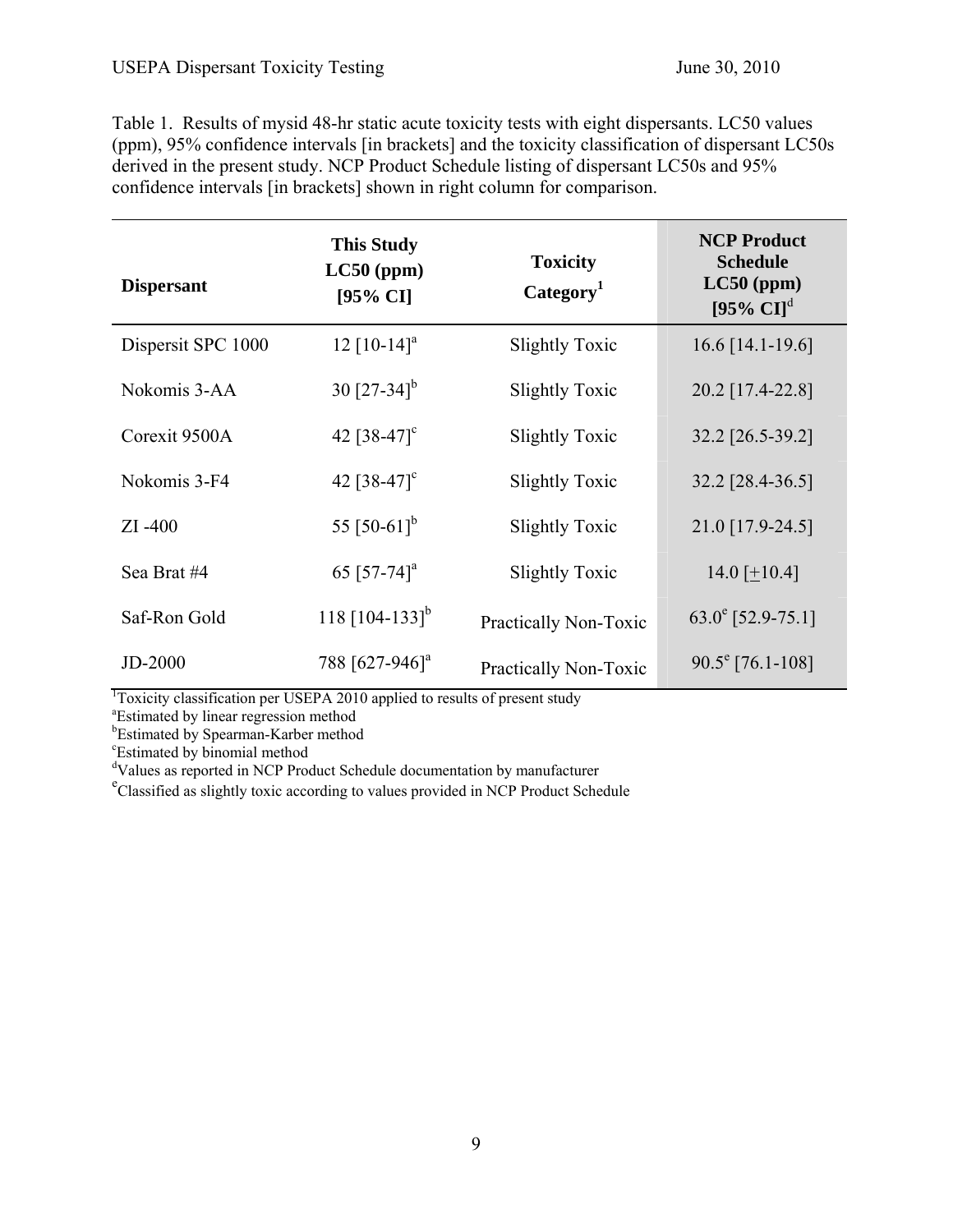Table 2. Results of *Menidia* 96-hr static acute toxicity tests with eight dispersants. LC50 values (ppm), 95% confidence intervals [in brackets] and the toxicity classification of dispersant LC50s derived in the present study. NCP Product Schedule listing of dispersant LC50s and 95% confidence intervals [in brackets] shown in right column for comparison.

| <b>Dispersant</b>  | <b>This Study</b><br>$LC50$ (ppm)<br>[95% CI] | <b>Toxicity</b><br>Category <sup>1</sup> | <b>NCP Product</b><br><b>Schedule</b><br>$LC50$ (ppm)<br>$[95\% \text{ CI}]^d$ |
|--------------------|-----------------------------------------------|------------------------------------------|--------------------------------------------------------------------------------|
| Dispersit SPC 1000 | 2.9 $[2.5-3.2]$ <sup>b</sup>                  | Moderately Toxic                         | $3.5$ [ $3.1-4.0$ ]                                                            |
| Nokomis 3-F4       | 19 $[16-21]$ <sup>b</sup>                     | <b>Slightly Toxic</b>                    | 29.8 [24.0-35.4]                                                               |
| Nokomis 3-AA       | 19 $[17-21]$ <sup>b</sup>                     | Slightly Toxic                           | 34.2 [29.2-37.95]                                                              |
| $ZI - 400$         | 21 $[18-23]$ <sup>b</sup>                     | <b>Slightly Toxic</b>                    | 31.8 [28.7-35.1]                                                               |
| Saf-Ron Gold       | 44 $[41-47]$ <sup>b</sup>                     | <b>Slightly Toxic</b>                    | 29.4 [25.2-34.3]                                                               |
| Sea Brat #4        | 55 [49-62] <sup>b</sup>                       | <b>Slightly Toxic</b>                    | $30.0$ [+16.2]                                                                 |
| Corexit 9500A      | 130 $[122 - 138]$ <sup>b</sup>                | Practically Non-Toxic                    | $25.2^e$ [13.6-46.6]                                                           |
| $JD-2000$          | >5,600                                        | Practically Non-Toxic                    | 407 [330-501]                                                                  |

<sup>1</sup>Toxicity classification per USEPA 2010 applied to results of present study

b Estimated by Spearman-Karber method

d Values as reported in NCP Product Schedule documentation by manufacturer

<sup>e</sup>Classified as slightly toxic according to values provided in NCP Product Schedule